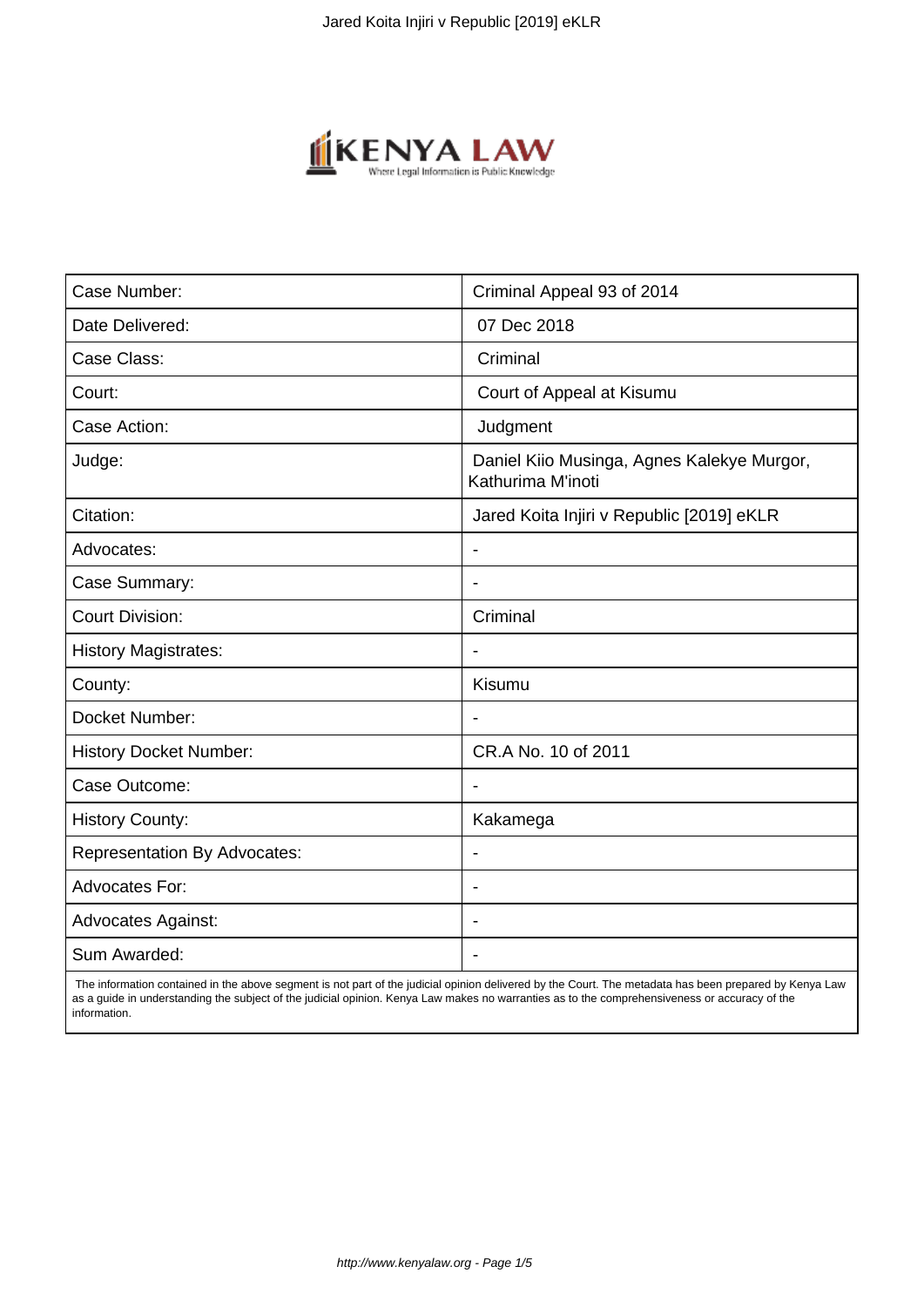## **IN THE COURT OF APPEAL**

#### **AT KISUMU**

### **(CORAM): MUSINGA, M'INOTI & MURGOR, JJ.A)**

### **CRIMINAL APPEAL NO. 93 OF 2014**

## **BETWEEN**

**JARED KOITA INJIRI.........................................................APPELLANT**

**AND**

**REPUBLIC..................................................................................RESPONDENT**

*(Appeal from judgment of the High Court of Kenya ay Kakamega, Chitembwe, J) dated 26th May 2014, in H.C.CR.A No. 10 of 2011)*

#### *\*\*\*\*\*\*\*\*\*\*\*\*\*\*\*\*\*\*\*\*\*\*\*\*\**

#### **JUDGMENT OF THE COURT**

*Jared Koita Injiri, the appellant* was charged with the offence of defilement contrary to *section 8 (1)* as read with *section 8 (2)* of the *Sexual Offences Act No.* **3 of 2006**. The particulars were that on 11<sup>th</sup> May 2010 at E.e village, S.a Sub location, M. location in Mumias District within the former Western Province, the appellant unlawfully had carnal knowledge of the complainant, *JA (PW1)*, a girl aged 9 years.

The trial magistrate convicted and sentenced the appellant to life imprisonment upon finding that the offence was proved to the required standard. The appellant was dissatisfied with the decision, and appealed to the High Court (Chitembwe, J), which upheld the conviction and sentence of the trial court.

A *précis* of the facts is that, whilst staying with her grandmother, the appellant who was working for JA's grandmother and was inside the house at the time, called JA to get him some water to drink. As JA was fetching the water, the appellant picked her up and carried her to a mattress that was on the floor, pulled down her panties, removed his trousers and defiled her. According to JA, one MN, caught the appellant in the act of defiling her, and pulled him off her. *MET (M), (PW4),* a lady who was working for JA's grandmother also said she caught the appellant defiling JA on a mattress on the floor. She called for help, and upon hearing her, the appellant ran out of the house. Mildred telephoned JA's mother who was in Kakamega, and her uncle M to inform them of the incident.

After M informed her that JA had been defiled, JA's mother rushed back home to Musanda where she reported the defilement to the Musanda Police station before going home. She was directed to take the complainant to the hospital. As there was no doctor at Bukhungu Health Centre, she took JA to Butere District Hospital the following morning where *Emily Nasimiyu Wanyama (PW2),* the clinical officer examined and treated her. The medical report showed that there were signs of forced penetration, and lacerations on the labia minor. Her hymen was broken and concluded that she had been defiled.

The appellant denied committing the offence and stated in his unsworn defence that he was accused of defiling a young girl whose name was not given to him.

The appellant now prefers a second appeal to this Court on the grounds that the learned judge erred in failing to appreciate that there was a discrepancy between the evidence of JA and Mildred; that Mildred was not a credible witness; that the prosecution evidence was contradictory; in failing to find that the appellant was not properly identified; in failing to find that vital witnesses did not testify; in failing to find that PW1, PW2 and PW4, who were relatives intended to frame him; that there was no first report of his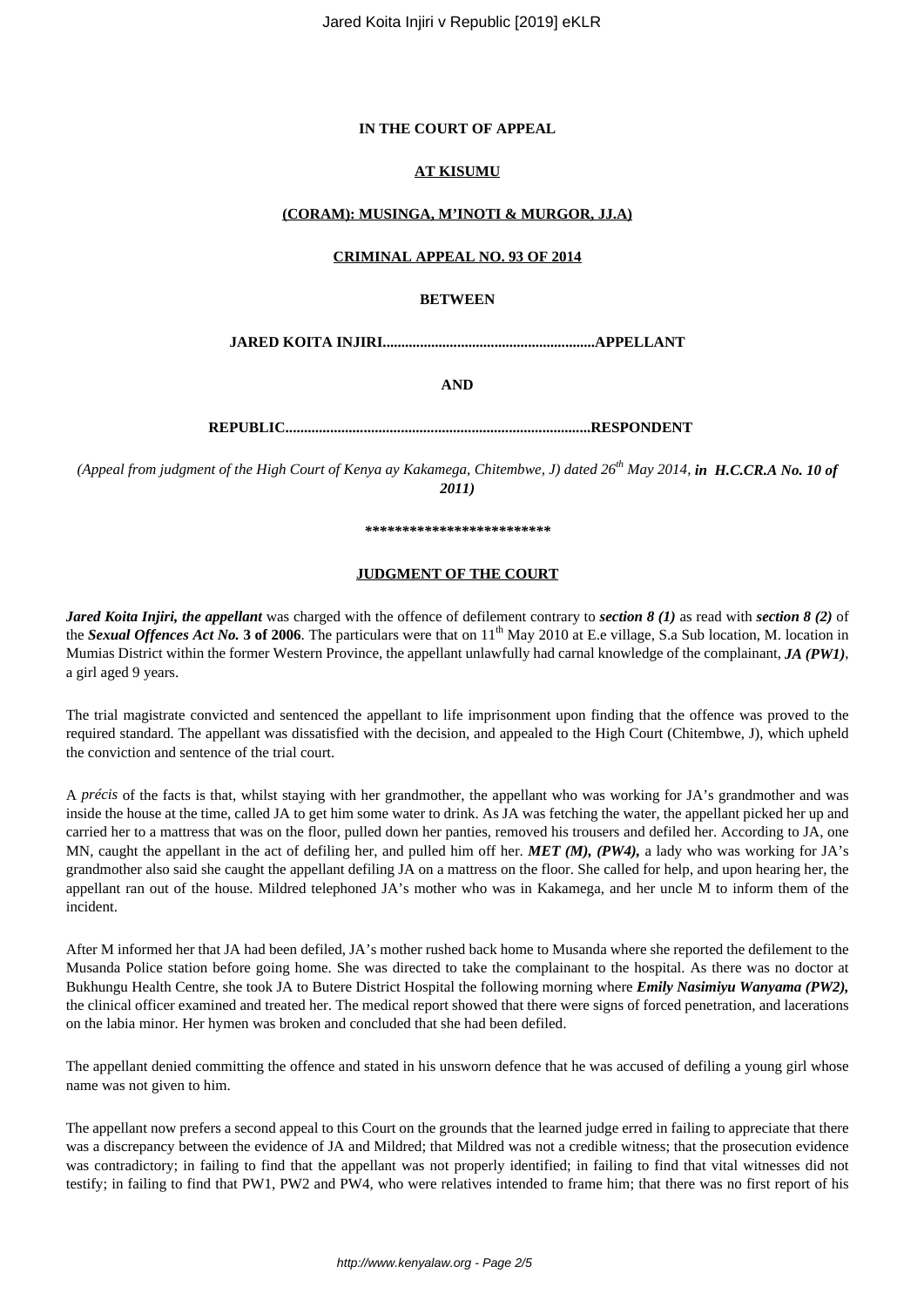name made to the police or specified in the Occurrence Book; in failing to realize that the trial court wrongly convicted the appellant under the Criminal Procedure Code.

The appellant who appeared in person, filed written submissions which were presented in Court where he submitted that he was not properly identified as, the complainant stated that the person who defiled her was 'Okembo' who used to work for her grandmother; that his name was not mentioned in a first report or stated in the Occurrence Book. It was further submitted that the evidence of JA and Mildred was at a variance, as the complainant had stated that one MN who was working in her grandmother's home had removed him from the complainant, while Mildred also claimed to have caught the appellant defiling her, yet MN who was a crucial witness was not called to testify.

It was also argued that one M and the complainant's grandmother were also not called to testify.

*Mr. Sirtuy*, learned prosecution counsel for the State, opposed the appeal and spuriously submitted that the appellant was identified by the complainant through recognition; that the P3 form corroborated the complainant's evidence; that the High Court evaluated the evidence in the exercise of its jurisdiction, and arrived at the correct conclusion.

The case of *M'Riungu vs Republic [1983] KLR 455* sets out our obligations as a second appellate court thus;

*"Where a right of appeal is confined to questions of law an appellate court has loyalty to accept the findings of fact of the lower court(s) and resist the temptation to treat the findings of fact as holdings of law or mixed finding of fact and law and it should not interfere with the decision of the trial or first appellate court unless it is apparent that on the evidence, no reasonable tribunal could have reached the same conclusion, which would be the same as holding the decision is bad in law."*

In the circumstances we discern that the issues for our consideration are;

*i)* whether the appellant was properly identified as there was no first report of his name made to the police;

*ii) whether the evidence of PW1 and PW4 was at variance;* 

*iii) whether the prosecution evidence was contradictory;* 

- *iv) whether the prosecution failed to call vital witnesses to testify;*
- *v) whether the appellant was framed; and*

*vi) whether the trial court erred in convicting the appellant under the Criminal Procedure Code.*

As concerns his identification, the appellant's complaint is that, in her evidence, JA referred to him as 'Okembo', a person who used to work at her grandmother's house. In addressing this issue, the High Court found that this may have been the appellant's unofficial name, and that at all times it was clear JA was referring to the appellant.

Our view is that, there can be no question that both JA and Mildred properly identified the appellant through recognition. This is because the appellant was working in JA's grandmother's home where she was staying at the time, which he has not denied. He was a person that was known to her. The incident took place at 2 pm in the afternoon, when there was daylight, and both JA who was defiled by the appellant, and Mildred who caught the appellant defiling JA, saw and identified him. Given these circumstances, we are satisfied that the appellant was properly identified, and therefore this ground fails.

The appellant's next complaint was that the evidence of JA and Mildred was at variance, particularly with regard to the identity of the person who caught the appellant defiling JA. It is noteworthy that, when evaluating this evidence, neither the trial court nor the High Court sought to address this discrepancy.

According to JA, one MN, not Mildred, caught the appellant defiling her, while Mildred testified that she found the appellant defiling JA. And that it was after she called for help that the appellant got up and ran out of the house. Since MN was not called to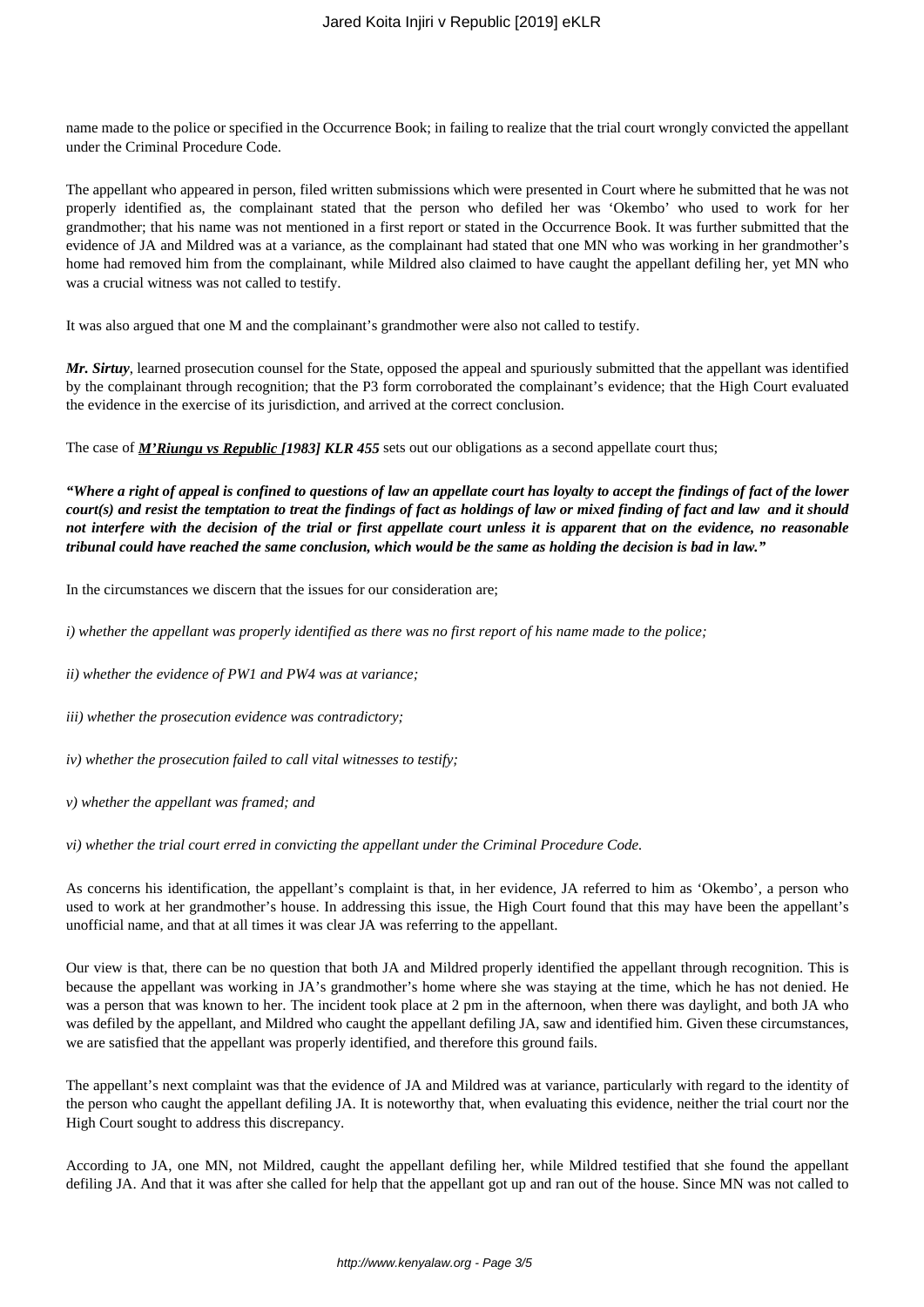testify, there is no question that there was a discrepancy in the evidence between JA's and Mildred's evidence as to who caught the appellant defiling JA.

This being the case, we must consider the discrepancy in the light of the entire prosecution evidence to determine whether it rendered the conviction unsafe, and if it occasioned any prejudice upon the appellant.

A review of the evidence in its totality definitively points to the appellant as having committed the offence. JA stated that the appellant, who was known to her, defiled her on a mattress in her grandmother's house. *Section 124* of the *Evidence Act,* allows the court to receive the victim's evidence and proceed to convict, if satisfied that the victim is telling the truth. The trial court found her evidence to be credible and believable, and on this basis it relied on it to convict the appellant. But this is not all. JA's evidence was further corroborated by the clinical officer's testimony and the medical report which concluded that she was defiled.

So that, with or without Mildred or MN's evidence, the prosecution evidence that was before the court was sufficient to reach a finding that the appellant defiled JA, which thereby rendered his conviction safe. We find this ground to be without merit.

As to whether the prosecution failed to call JA's grandmother, M and MN as crucial witnesses, *section 143* of the *Evidence Act* provides that no particular number of witnesses is required to prove a particular fact. As such, we take the view that it was the prosecution's prerogative to call such witnesses as it deemed necessary to prove its case.

Having said that, M, was not present during the incident, and therefore, he would not have had anything to add to the prosecution's case. And though JA's grandmother was sitting outside her house, she did not witness the incident. And we have already addressed the net effect of MN's evidence above, and do not see what prejudice was occasioned to the appellant following the prosecutions failure to call her as a witness. As a consequence, this ground fails.

Concerning the allegation that he was framed, the appellant does not specify any basis for this assertion. In addressing this issue, the High Court had this to say;

#### *"There is no evidence that the appellant was being framed as it is not stated whether there was any grudge."*

We would add that, without any factors to support the existence of a frame up, the allegation is unfounded.

On the complaint that the trial court erred in convicting the appellant under the Criminal Procedure Code, the High Court concluded that there was no prejudice to the appellant, and in any event, when the court was passing sentence, it found the appellant guilty as charged under *section 8 (2)* of the *Sexual Offences Act*.

We would agree that no prejudice was occasioned by the appellant by the mention of the Criminal Procedure Code, instead of the Sexual Offences Act, as at all times he was aware of the charges he was facing, and was convicted and sentenced in respect of those same charges.

This then leaves the question of the sentence. Arising from the decision in *Francis Karioko Muruatetu & Another vs Republic, SC Pet. No. 16 of 2015* where the Supreme Court held that the mandatory death sentence prescribed or the offence of murder by *section 204* of the *Penal Code* was unconstitutional. The Court took the view that;

*"Section 204 of the Penal Code deprives the Court of the use of judicial discretion in a matter of life and death. Such law can only be regarded as harsh, unjust and unfair. The mandatory nature deprives that the Courts of their legitimate jurisdiction to exercise discretion not to impose the death sentence in an appropriate case. Where a Court listens to mitigating circumstances but has, nevertheless, to impose a set sentence, the sentence imposed fails to conform to the tenets of fair trial that accrue to the accused persons under the Article 25 of the Constitution; an absolute right."* 

In this case the appellant was sentenced to life imprisonment on the basis of the mandatory sentence stipulated by *section 8 (1)* of the *Sexual Offences Act*, and if the reasoning in the Supreme Court case was applied to this provision, it too should be considered unconstitutional on the same basis.